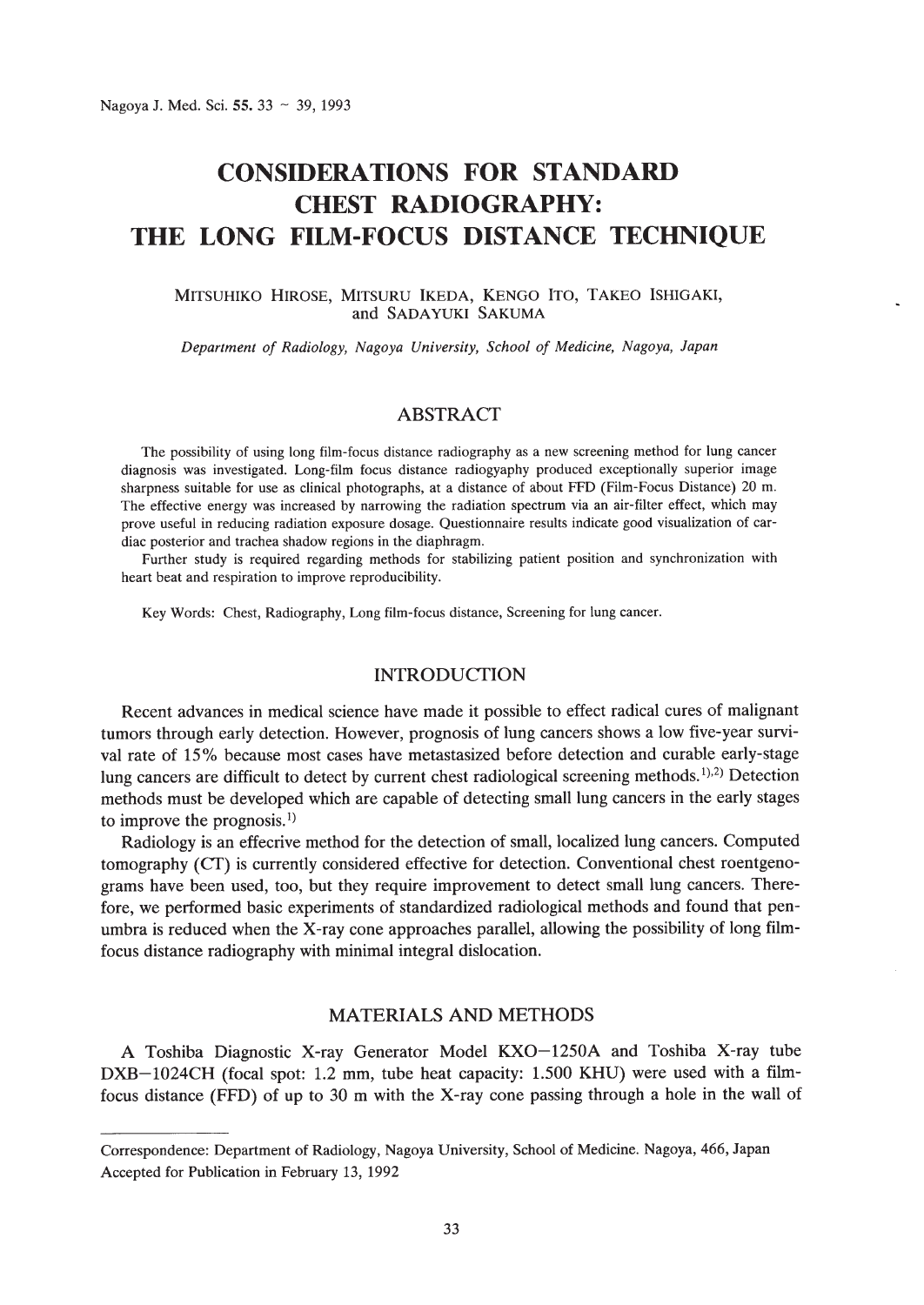the radiography room. A laser pointer was used for positioning. Fuji HR-S and HR-8 models were used as film screening systems.

#### 1. *Fundamental Examinations*

Experiment 1: The Graedel method was used for long film-focus distance radiography because of the lack of a suitable grid to eliminate scattering. A fluorometer conforming to Japan Industrial Standard was used to measure the scattered ray content with variable FFD and air gaps. $3,4)$ 

Experiment 2: The sharpness produced by the long film-focus distance radiography system was evaluated using a Kyokko type-1 chart attached to a polystyrene chest phantom on the X-ray tube side. Air gaps were set at 20, 40 and 60 cm, and the square wave responses were measured at FFD of 4, 10 and 60 cm, and the square wave responses were measured at FFD of 4, 10, 20 and 30 m. 5)

Experiment 3: Changes in radiation quality in long film-focus distance radiography were investigated by measuring the half-value layer of a copper plate at FFD of 13 m, and by comparing filtered and unfiltered radiographs taken at FFD of 2 m. The radiographic conditions at FFD of 2 m were set at 140 kV, 50 mA and 0.06 seconds, and at FFD of 13 m were set at 140  $kV$ , 100 mA and 0.32 seconds.

#### *2. Clinical Examinations*

Experiment 4: Fourteen volunteers were radiographed with artificial shadow circular acrylic materials (3 to 6 mm in diameter) attached to their chests to evaluate the effectiveness of long film-focus distance radiography. Radiographs were made at FFD of 2 m (using Bucky's radiographic device) and FFD of 13 m (with ari gap of 60 cm). The films were read by 31 radiologists. An orientation film was used to discuss the visualization of the artificial shadows before the 28 photographs were read. The films were graded for reliability (reliable: 3; somewhat reliable: 2; unreliable: 1), and an Receiver Operating Characteristic curve was prepared.<sup>6)</sup>

A questionnaire was prepared in conjunction with the radiographic images. Sharpness, contrast, and artificial shadows were rated either good, fair, or poor, and the normal structures of the lungs, bronchi, pulmonary blood vessels, clavicle, shadow of subdiaphragm vessels, cardiac posterior shadow, trachea, mediastinal lines, thoracic vertebrae, etc. were rated as having good, fair, neither good nor difficult, somewhat hard, or difficult visualization. Statistical analysis was performed using the chi-square test.

Experiment 5: Radiation dosage on the skin surface was measured to establish standard exposure. When measurements were taken, conditions were the same as in Experiment 3.

In Experiments 3, 4 and 5, the equipment was at FFD of 13 m and air gap of 60 cm because of the geometric limitation for clinical use.

#### RESULTS

Experiment 1: A grid (12 : 1, 60 lines/cm) set at FFD of 2 m was used to measure scatter content. The scatter content measured with the grid was 5.5%. Scatter content rates at FFD of 2, 4, 10, 20 and 30 m with air gaps of 0-60 cm were estimated. The observed curves between scatter content rate and air gaps showed almost the same patterns (Fig. 1).

Experiment 2: Sharpness shown by modulation transfer function (MTF) was excellent at FFD of 4 m with an air gap of 20 cm, and at FFD of 10, 20 and 30 m with an air gap of 60 cm. The overall optimum sharpness was found at FFD of 20 m with an air gap of 60 cm, and a drop in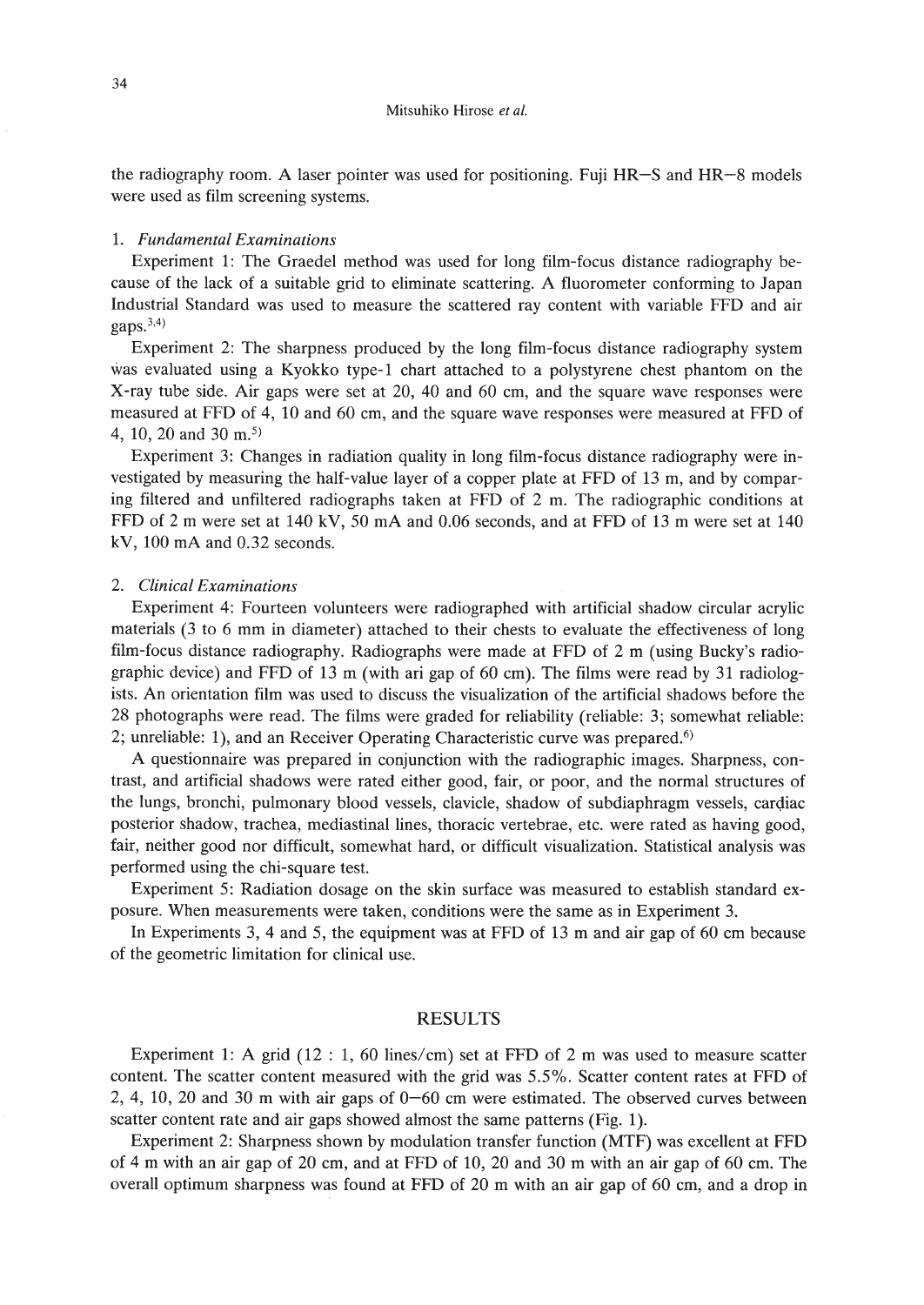sharpness was observed when the FFD was 30 m. This drop in sharpness may have been caused by poor conditions resulting from the limitations of the X-ray tube capacity (Fig. 2).



Fig. 1. Relationship between scatter content rate and air gap at different film-focus distances (FFD). The longer the air gap is, the lower the scatter content ratio is. When a grid (grid ratio 12 : 1,60 lines/em) was used, the scatter content ratio was only 5.5%.



Fig. 2. Comparison of the spatial resolution between different film-focus distances (4, 10,20,30 m). The best air gap was chosen for each focus film distance. The spatial resolution for FFD 20 m and air gap 60 em was best.

Experiment 3: First and second half-value layers of copper were measured at FFD of 2 m (with and without filter) and 13 m via a half-value layer logistic curve to determine the degree of heterogeneity. At FFD of 13 m the heterogeneity was close to unity at 0.494, and close to a single wave length compared with the heterogeneity of 0.387 and 0.346 at FFD of 2 m (with and without filter, respectively) (Fig. 3, Table 1). The measured effective energies were 48 KeV at FFD of 2m (without filter), 61 KeV at FFD of 2 m (with filter), and 67 KeV at FFD of 13 m. A rise in effective energy was observed via an air-filter effect (Fig. 4).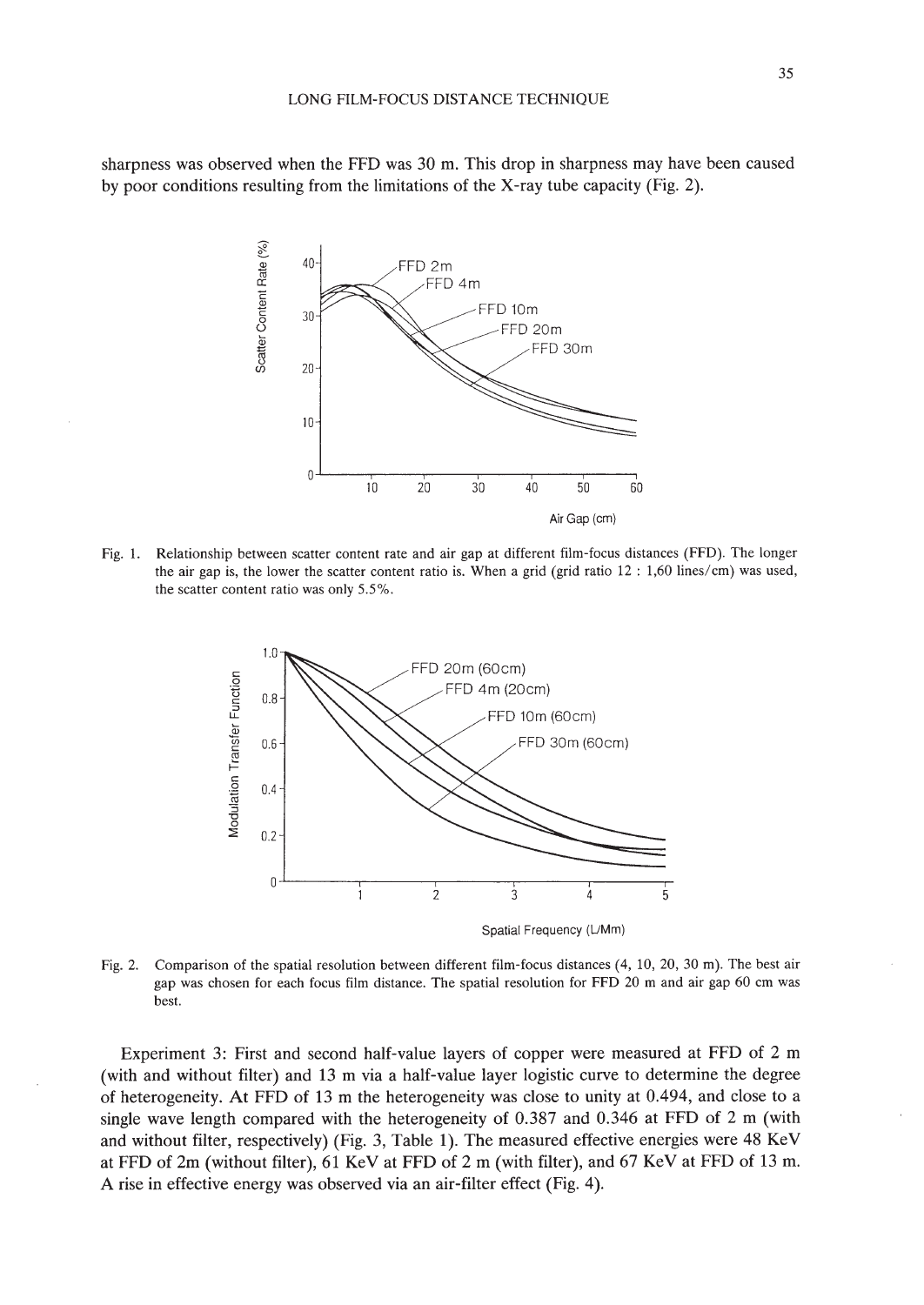#### Mitsuhiko Hirose *et al.*



Fig. 3. Comparison of half-value layer at FFD 2 m (filter+, -) and at FFD 13 m (filter-). First and second halfvalue layers for FFD 13 m were 0.617 and 1.250 mm, respectively. For FFD 2 m (filter+) they were 0.515 and 1.330 mm, respectively. And for FFD 2 m (filter-) they were 0.260 and 0.750 mm, respectively.

Table 1. Heterogeneity Ratios for FFD by Measurement of Half-Value Layers of Copper

| Technique           | First half-value<br>layer H <sub>1</sub> | Second half-value<br>layer H <sub>2</sub> | Heterogeneity<br>$h=H1/H2$ |  |
|---------------------|------------------------------------------|-------------------------------------------|----------------------------|--|
| $FFD$ 13 $m$        | 0.617                                    | 1.250                                     | 0.494                      |  |
| $FFD 2 m (filter+)$ | 0.515                                    | 1.330                                     | 0.387                      |  |
| $FFD 2 m (filter-)$ | 0.260                                    | 0.750                                     | 0.346                      |  |

The heterogeneity ratio for the long distance method (FFD 13 m) was 0.494. This means that the X-ray spectrum by the long distance method is narrowed and that the effective energy is increased.



Half-Value Layer (mm)

Fig. 4. Relationship between effective energy and half-value layer in the copper filter. Effective energies for FFd 13 m (filter-) and FFD 2 m (filter+, -) were 67, 61, 48 keV, respectively.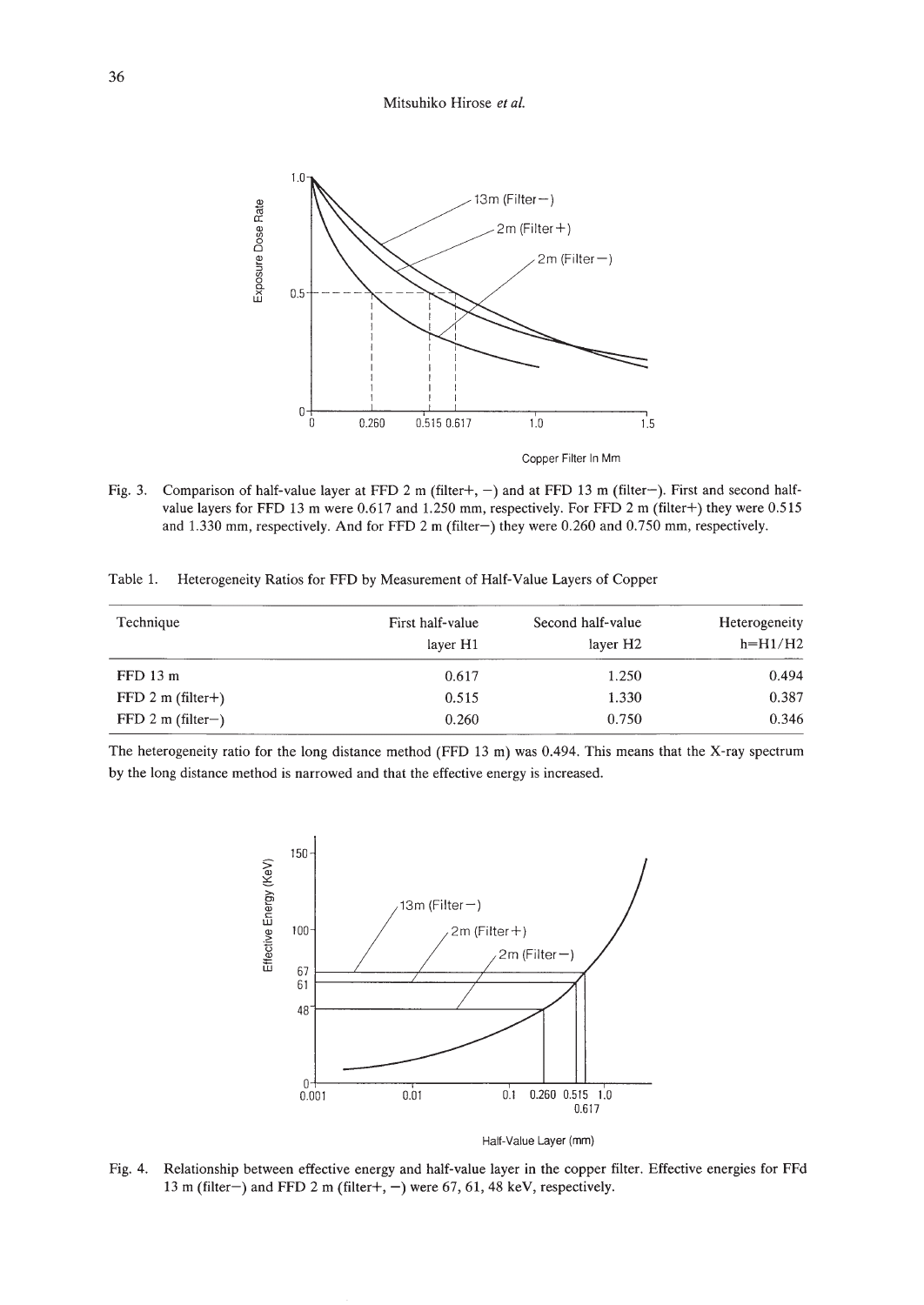Experiment 4: Although improved sharpness was observed in long film-focus distance radiography, no significant difference was found in the detection rates of the artificial shadows (Fig. 5). The results of the questionnaire show that, in the respondents' opnions, long film-focus distance radiography offered good visualization of the shadow of the cardiac posterior shadow  $(0.05 \le p \le 0.1)$ , trachea (p $\le 0.001$ ), mediastinal lines (p $\le 0.05$ ), and thoracic vertebrae  $(p<0.001)$  (Table 2).





Fig. 5. Although improved sharpness was observed in long film-focus distance radiography, no significant difference was found in detection of the artificial shadows.

| <b>IMPRESSION</b>        | <b>CONVENTIONAL METHOD</b> |          |    |                | LONG DISTANCE METHOD |    |    |    |    |    |
|--------------------------|----------------------------|----------|----|----------------|----------------------|----|----|----|----|----|
|                          | A                          | $\bf{B}$ | C  | D              | E                    | A  | B  | C  | D  | E  |
| <b>Sharpness</b>         | 12                         | 62       | 26 |                |                      | 11 | 56 | 33 |    |    |
| Contrast                 | 10                         | 63       | 27 |                |                      | 13 | 58 | 29 |    |    |
| Artificial shadows       | 9                          | 55       | 36 |                |                      | 9  | 52 | 39 |    |    |
| Lung field               | 7                          | 40       | 29 | 21             | 3                    | 6  | 41 | 25 | 23 | 6  |
| <b>Bronchus</b>          | 7                          | 39       | 25 | 26             | 3                    | 5  | 38 | 25 | 27 | 4  |
| Pulmonary vessels        | 6                          | 41       | 29 | 26             | 3                    | 7  | 36 | 26 | 24 | 7  |
| Claviclar bone           | 25                         | 45       | 20 | $\overline{7}$ | $\theta$             | 26 | 46 | 18 | 8  |    |
| Subdiaphragm shadow      | 1                          | 22       | 20 | 33             | 24                   | 4  | 24 | 21 | 34 | 17 |
| Cardiac posterior shadow | 1                          | 21       | 23 | 38             | 17                   | 3  | 32 | 26 | 31 | 9  |
| Trachea                  | $\overline{2}$             | 31       | 26 | 36             | 5                    | 10 | 49 | 20 | 19 | 2  |
| Mediastinal lines        | $\theta$                   | 20       | 25 | 31             | 24                   | 4  | 30 | 27 | 24 | 15 |
| Thoracic vertebrae       | $\mathbf{0}$               | 12       | 21 | 33             | 34                   | 4  | 26 | 22 | 28 | 21 |

Table 2. Questionnaire Results

Image quality: A, good; B, fair; C, poor.

Visualization of normal tissues: A, good; B, fair; C, neither good nor difficult; D, somewhat hard; E, difficult.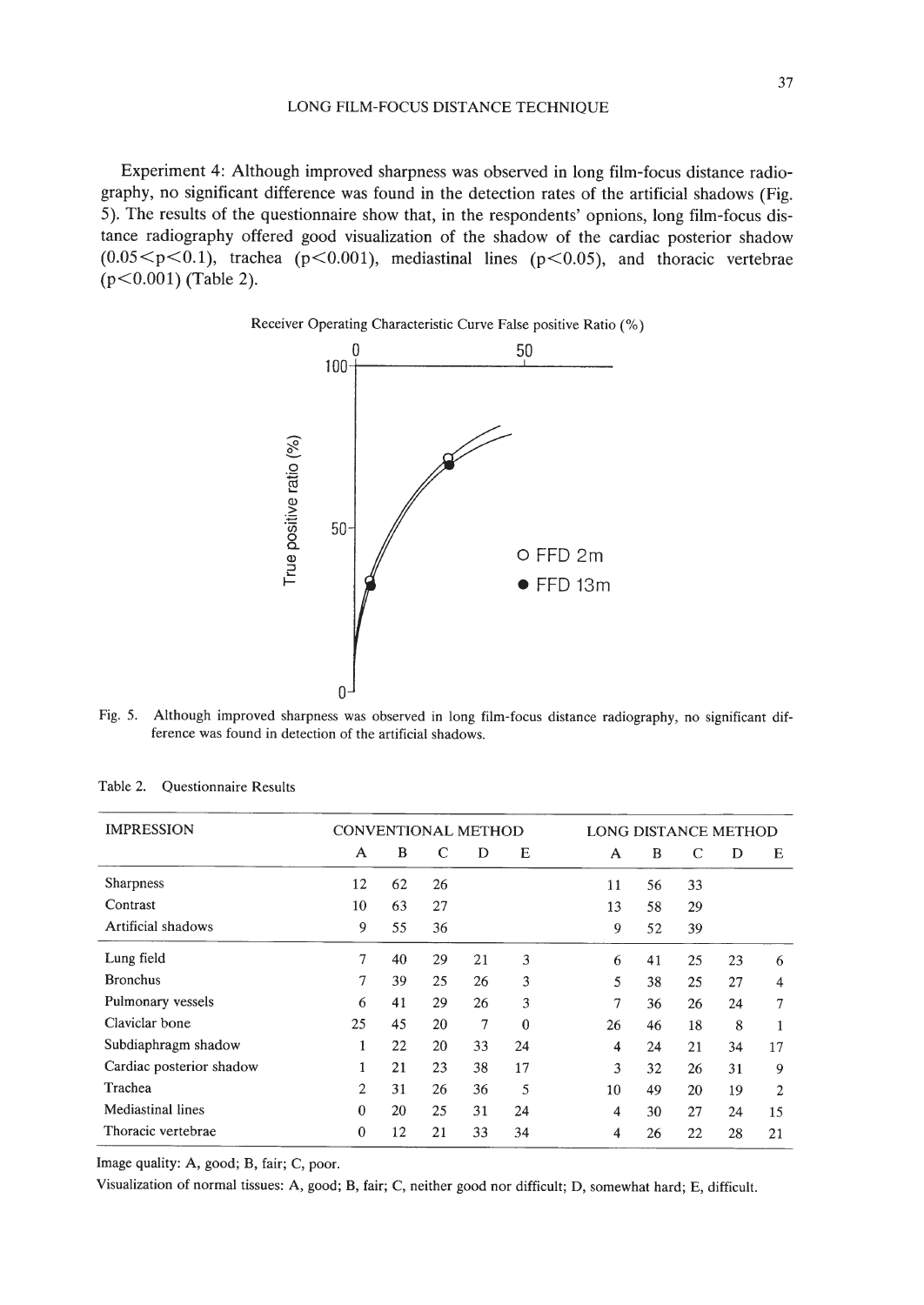Experiment 5: When the filter was set at FFD of 2 m, the measured skin exposure was 2.63 mR (678.54 nC/kg). At FFD of 13 m without a filter, the exposure was 1.73 mR (446.34 nC/ kg).

#### DISCUSSION

Shadows of pulmonary vessels and bronchial tubes must have good enough definition to be differentiated from anomalous shadows in order to detect treatable small lung cancers; therefore, radiographs of greatr sharpness are necessary. Various efforts have been made to reduce the penumbra and scattered rays of X-ray radiography. Long film-focus distance radiography is excellent in this respect. although there are few reports of its practical improvements. This lack of improvement is thought to result from problems linked to the X-ray generator and X-ray tube capacity. In recent years, however, long film-focus distance radiography has been made possible by improvements in X-ray diagnostic equipment. The characteristics of long film-focus distance radiography are as follows:

(1) Sharpness is increased by minimizing penumbra. Sharpness increases overall, particularly on the focus point side, as the sharpness of the dorsal shadow of chest P-A images approaches the sharpness of the image portions near the film.

(2) Images with relatively slight distortion are obtained as the difference in the rate of enlargement is eliminated between the image on the tube side and the image on the film side.

(3) X-ray radiation quality is improved by rendering the cone more parallel, and the low voltage portion is cut via the air-filter effect to narrow the X-ray wavelength band. This raises the effective energy and reduces scattering.<sup>7),8)</sup>

(4) When the proportion of the exit dose to the incident dose is increased, the dosage is reduced in comparison with conventional radiographs.<sup>9)</sup>

The Graedel effect was used to eliminate scattering; however, the ability to eliminate scattering of the conventional grid was superior. Thus, the creation of a suitable grid used in conjunction with the Graedel effect should produce sharper images. These are important elements in achieving the early stage detection of small lung cancers.

The reasons who significant differences were not found in detection of artificial shadows by long film-focus distance radiography on ROC analysis were considered to be the prevalence of false negative responses, cardiac movement resulting from prolonged exposure time, and the reduced contrast attributable to the elevation of effective energy and the narrowing of the X-ray spectrum width. The questionnaire results suggest that, in the respondents' opinions, long filmfocus distance radiography offered good visualization of the shadow of the cardiac posterior shadow and trachea, which may be an advantage of changing radiation quality.

Long film-focus distance radiography must incorporate shorter exposure time and be synchronized with the heart beat via electrocardiograph to eliminate artifacts. To obtain reproducible radiographs the electrocardiographic synchronization, respiratory synchronization and means for stabilizing the position of the patient must be investigated further.

## **CONCLUSIONS**

The possibility of using long film-focus distance radiography as a new screening method for lung cancer diagnosis was investigated. Long film-focus distance radiography produced exceptionally superior image sharpness suitable for use as clinical radiographs, at distances of about